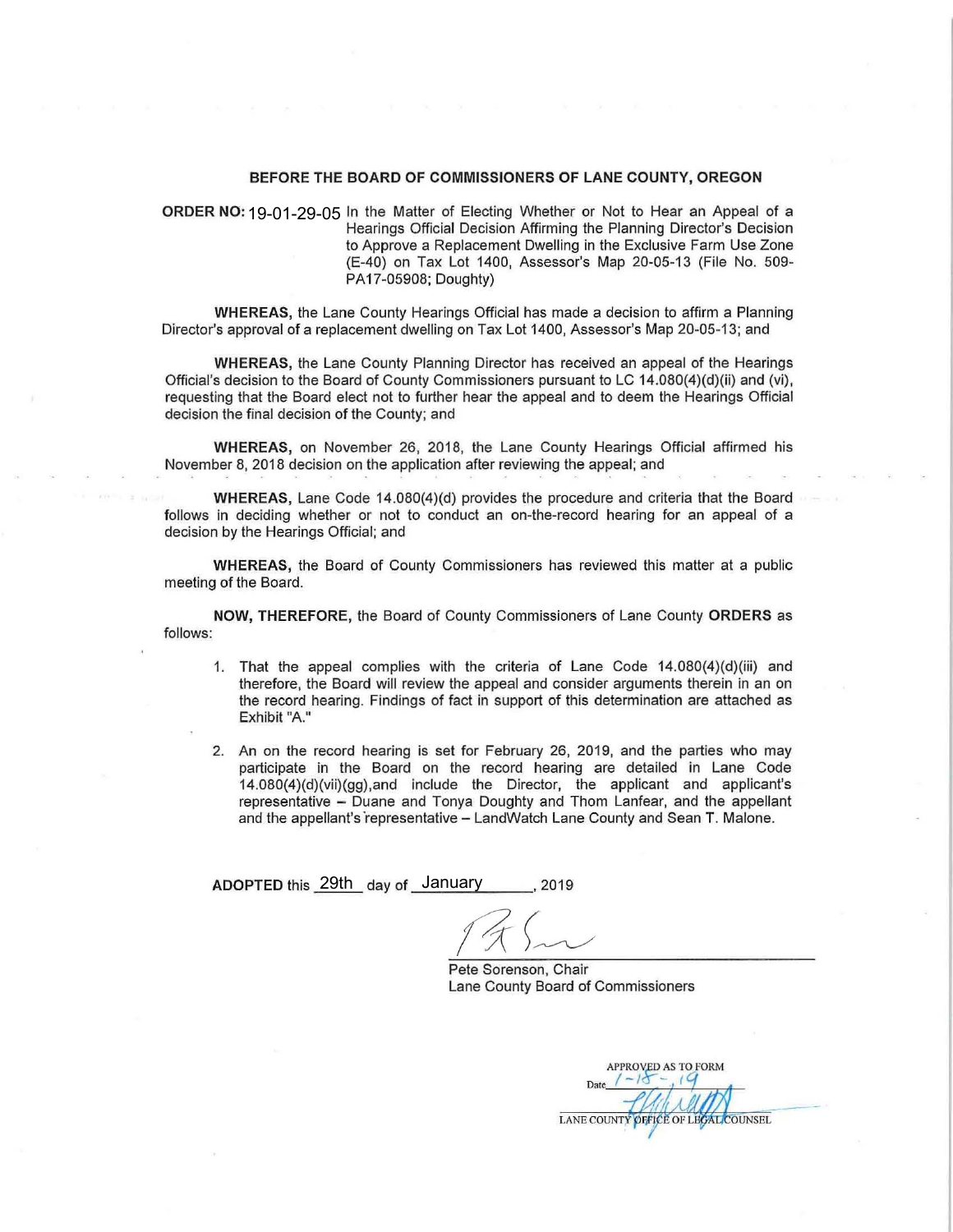## **ORDER EXHIBIT "A"**

## **FINDINGS IN SUPPORT OF THE ORDER**

- 1. Findings herein are provided for the appeal of Department File No. 509-PA17-05908.
- 2. Notice of the November 7, 2018 Hearings Official's decision was mailed to the applicant and parties of record on November 8, 2018.
- 3. On November 19, 2018, Sean T. Malone, representing LandWatch Lane County, filed a timely appeal and requested that the Board of County Commissioners not conduct a hearing on the appeal and deem the Hearings Officer's decision the final decision of the County, pursuant to LC 14.080(4)(d)(ii).
- 4. On November 26, 2018, the Hearings Official reviewed the appeal and affirmed his decision without further consideration, pursuant to LC 14.080(4)(b).
- 5. A decision by the Board to hear the appeal on the record must conclude that a final decision by the Board can be made within the time constraints established by ORS 215.427. In this case, the applicant's agent has provided a full waiver of the statutory timeline requirements. Therefore, a final decision by the Board through holding an on-therecord hearing can be made within the time constraints of ORS 215.427.
- 6. In order for the Board to hear arguments on the appeal, Lane Code  $14.080(4)(d)(iii)$ requires the appeal to comply with one or more of the following criteria:
	- *The issue is of countywide significance;*
	- *The issue will reoccur with frequency and there is a need for policy guidance;*
	- *The issue involves impacts to an inventoried Goal 5 resource; or*
	- *The Director or Hearings Official recommends review.*

The issues raised in the appeal statement are largely specific to the application. More specifically, the appellant asserts that the Hearings Official did not apply the correct Lane Code approval criteria to this proposal for a replacement dwelling. The applicant applied for a replacement dwelling under Lane Code 16.212(5)(b) and the Planning Director approved the application based on that approval criteria. The Hearings Official affirmed the Planning Directors decision, but in the Hearings Official's decision, the first allegation of error is that the Planning Director addressed the wrong approval criteria in the Director's decision. The Hearings Official addressed what he believed to instead be the correct approval criteria at Lane Code 16.212(5)(a) and otherwise affirmed the Planning Director's decision. The appellant raises this issue, indicating that there is no evidence in the record that the proposal meets the approval criteria at Lane Code 16.212(5)(a) as found by the Hearings Official.

Further, the appellant raises an issue regarding the applicable siting standards of Lane Code 16.212(10)(a). The Big Game Habitat designation of the subject property determines if Lane Code  $16.212(10)(a)(i)$  or  $16.212(10)(a)(ii)$  is the correct criteria to be applied. The Hearings Official made findings that subsection (i) does apply to the proposal and the appellant argues that this finding is in error, not supported by substantial evidence, and misconstrues applicable law.

Other issues raised in the appeal statement include the legal lot status of the subject property and how the proposal meets the siting criteria in Lane Code 16.212(10). On November 26, 2018, the Hearings Official reviewed the allegations and affirmed his decision.